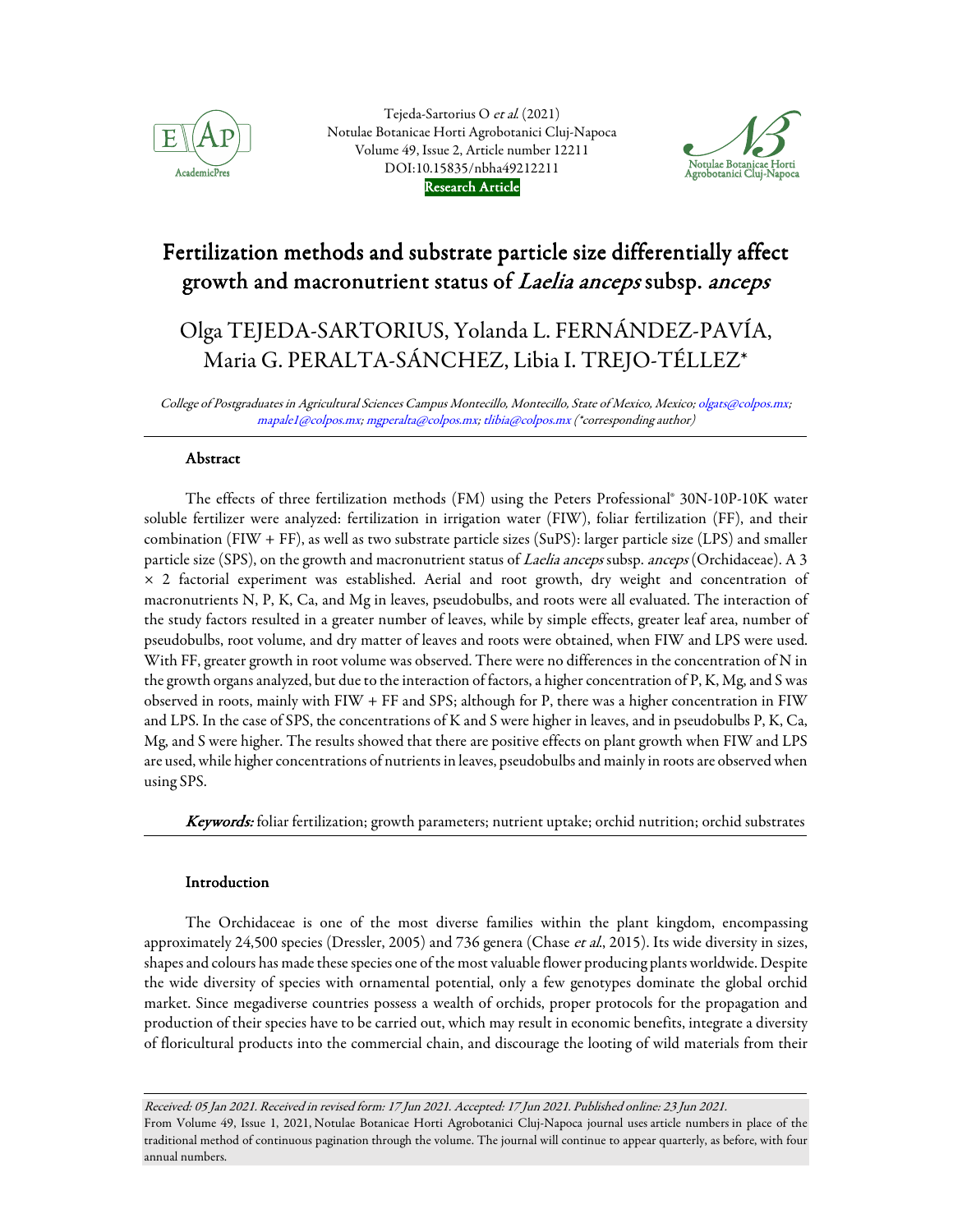natural habitats. As a megadiverse country, Mexico has launched this type of initiative to propagate and produce diverse orchids in sustainable environments (Tejeda-Sartorius et al., 2017).

Substrate management and nitrogen (N) fertilization in ornamental orchids are key factors determining the success of orchid production systems (Zong-min et al., 2012). However, the mechanisms of nutrient uptake in wild epiphytic orchids are not entirely known, while the effects of the form and concentration of N on growth and flowering of orchids are poorly understood (Zhang et al., 2018). For *Phalaenopsis*, the most studied genus of orchids, an adequate supply of N is recommended, both in vegetative and reproductive stages to achieve the best growth and flowering (Wang and Chang, 2017).

The uptake of water-soluble nutrients by the leaves is generally not very efficient and does not play a very important role in the growth of plants in their natural habitats. Nevertheless, in cultivated species, foliar application of fertilizers can provide nutrients during critical phases (Mengel, 2002). The process of nutrient absorption by the leaves is different from that of the roots because the cell walls of the leaves are covered by a cuticle, which is not found in the root structure (Fageria et al., 2009). Leaf cuticles are known to be permeable to some ions in varying degrees (Kannan, 2010).

The root nutrient application method is more common and effective for nutrients required in larger amounts. However, under certain circumstances, foliar fertilization is more economical, effective, and environmentally friendly (Fageria et al., 2009; Kannan, 2010; Trejo-Téllez et al., 2016). Currently, there is a dire need to decrease the use of mineral fertilizers applied to the soil, such as N, phosphorus (P), and potassium (K) (Haytova, 2013), due to the high amounts of these plant nutrients leached when crops are over-fertilized (Kannan, 2010).

Both root and foliar applications of fertilizers are common agronomic practices among orchid growers, but just how efficient the processes of nutrient absorption and assimilation are with these methods is not completely known (Ruamrungsri et al., 2014). This lack of information is due, at least in part, to factors such as growth conditions, environment, and genotypes of orchids tested.

Epiphytic orchids generally need a coarse growing medium, which ideally also has to be open, welldrained, moisture-and nutrient-conserving, stable, and preferably low-cost (Slump, 2004; Wang et al., 2007). Plant age, development of the root system and its stability in the container are other factors affecting nutrient uptake and assimilation. Hence, large plants with thick roots need thicker mixes of substrates than those with finer roots. Moreover, young plants need a substrate mixture capable of retaining more moisture than when they become mature plants (Slump, 2004). Indeed, growing media with smaller particle sizes can promote better contact of roots with water and nutrients (Wang and Gregg, 1994). In terms of cheap and biodegradable materials, bark brings economic and environmental advantages as compared to other materials, such as rockwool and peat moss (Naasz et al., 2009). Pine bark is the most widely used substrate for orchid production, and it is frequently mixed with other components such as perlite, different types of peat, coconut fiber, diatomite, rockwool, etc. (Wang et al., 2007; Hwang and Jeong, 2007; Lichty et al., 2015; Kim et al., 2016). However, there is still little information about the size of the substrate particles and their influence on growth and nutrient retention capacity in orchids, depending on their growth stage.

Currently, we are developing models in order to establish optimal nutrient and agronomic management practices for the wild orchid species Laelia anceps subsp. anceps, with floral characteristics highly coveted in ornamental horticulture. Herein we evaluated: i) the effect of different fertilization methods: fertilization in irrigation water (FIW), foliar fertilization (FF), and the combination of both (FIW + FF), as well as two sizes of substrate particles: larger (LPS) and smaller particle size (SPS), on growth and macronutrient status of Laelia anceps subsp. anceps.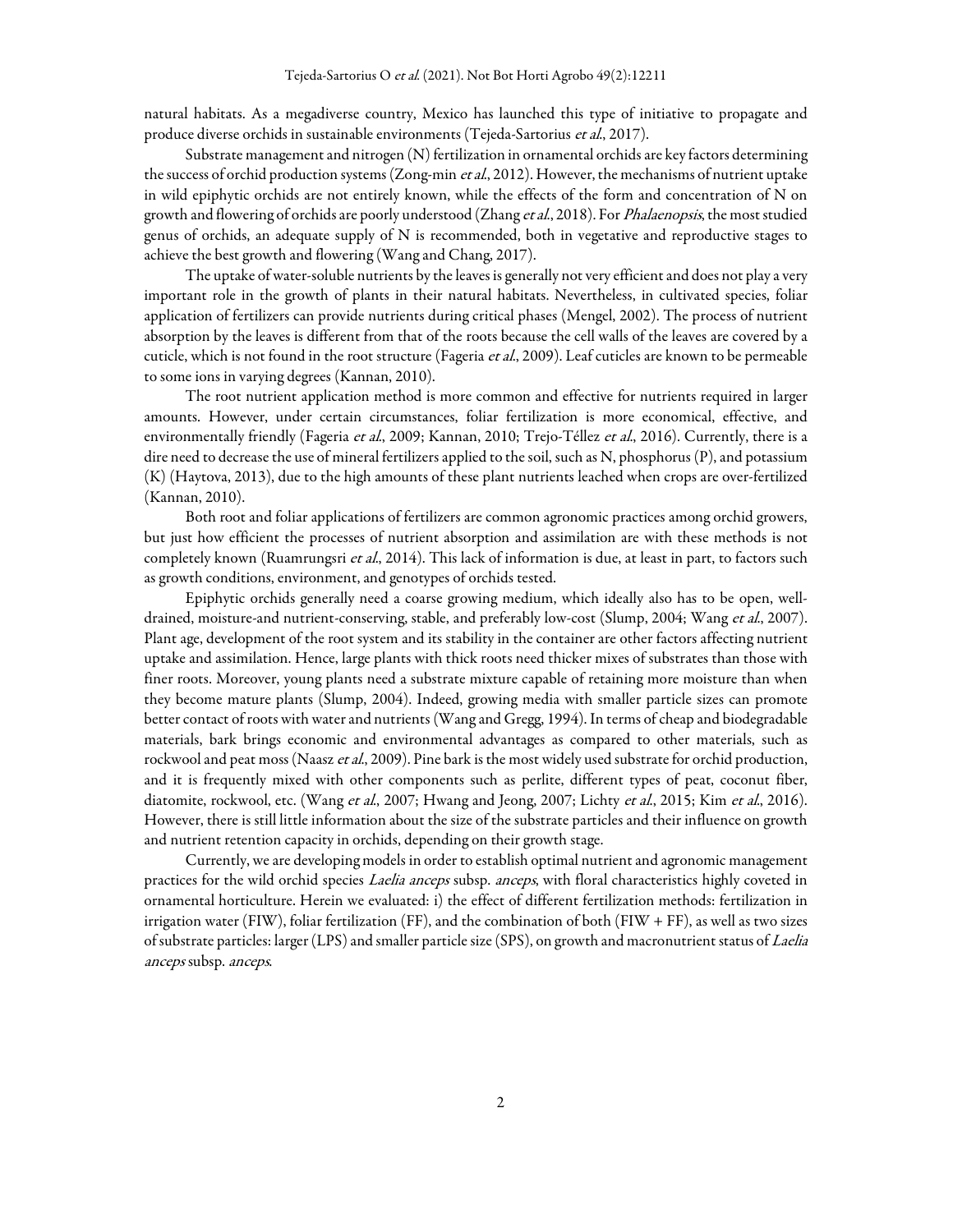# Materials and Methods

# Plant material and treatments

This study was carried out in an experimental orchid nursery located at the College of Postgraduates in Agricultural Sciences, Campus Montecillo, under the following environmental conditions: (in the maximum, minimum and average order): Temperature (°C): 30.8, 11.2, 18.6; relative humidity (%): 94.4, 33.4, 70.6; and an average photosynthetic photon flux (PPF): 75.4  $\mu$ mol m<sup>-2</sup> s<sup>-1</sup> (HOBOware Pro®).

Seedlings of *Laelia anceps* subsp. anceps in vegetative stage, with  $3 \pm 1$  pseudobulbs were used. They were propagated in vitro by Orquídeas Río Verde® S. R. L. M. I., where they were purchased.

A  $3 \times 2$  factorial experiment was established, where the first study factor was the fertilization method, with three levels: fertilization in irrigation water (FIW), foliar fertilization (FF), and the combination of both forms (FIW + FF); the second factor was the particle size of the substrate components (SuPS), consisting of pine bark (PB; Ecorteza®) and perlite (P), (PB 75%: P 25% v/v) with two levels: larger particle size (LPS) and smaller particle size (SPS). The sizes are described in Table 1.

Table 2 shows the physical and chemical properties of the substrates used.

| Treatments          | Description                                 |                                 |  |  |  |
|---------------------|---------------------------------------------|---------------------------------|--|--|--|
|                     | Fertilization Methods (FM)                  | Substrate particle sizes (SuPS) |  |  |  |
| FIW with LPS        | Fertilization in irrigation water (FIW)     | Larger particle size (LPS)      |  |  |  |
|                     |                                             | $PB=13$ mm; $P=6$ mm            |  |  |  |
| FIW with SPS        | Fertilization in irrigation water (FIW)     | Smaller particle size (SPS)     |  |  |  |
|                     |                                             | $PB=4$ mm; $P=2$ mm             |  |  |  |
| FF with LPS         | Foliar fertilization (FF)                   | Larger particle size (LPS)      |  |  |  |
|                     |                                             | $PB=13$ mm; $P=6$ mm            |  |  |  |
| FF with SPS         | Foliar fertilization (FF)                   | Smaller particle size (SPS)     |  |  |  |
|                     |                                             | $PB=4$ mm; $P=2$ mm             |  |  |  |
| $FIW + FF$ with LPS | Fertilization in irrigation water (FIW) +   | Larger particle size (LPS)      |  |  |  |
|                     | Foliar fertilization (FF)                   | $PB=13$ mm; $P=6$ mm            |  |  |  |
| $FIW + FF$ with SPS | Fertilization in irrigation water $(FIW) +$ | Smaller particle size (SPS)     |  |  |  |
|                     | Foliar fertilization (FF)                   | $PB=4$ mm; $P=2$ mm             |  |  |  |

Table 1. Treatments derived from different fertilization methods and particle size in the substrate for Laelia anceps subsp. anceps

PB: Pine bark; P: Perlite

Table 2. Physical and chemical properties of the substrates used in this research

| Parameter                                  | Substrates               |                         |  |  |  |
|--------------------------------------------|--------------------------|-------------------------|--|--|--|
|                                            | LPS: PB 13 mm and P 6 mm | SPS: PB 4 mm and P 2 mm |  |  |  |
| RAW(%)                                     | 11.55                    | 24.05                   |  |  |  |
| EAW $(%)$                                  | 7.55                     | 15.35                   |  |  |  |
| RW(%)                                      | 4.00                     | 8.7                     |  |  |  |
| Bulk density (g cm <sup>-3</sup> )         | 0.14                     | 0.16                    |  |  |  |
| pH                                         | 3.41                     | 4.17                    |  |  |  |
| $EC$ (dS m <sup>-1</sup> )                 | 0.53                     | 0.26                    |  |  |  |
| OM(%)                                      | 58.83                    | 58.83                   |  |  |  |
| $N(gkg-1)$                                 | 1.29                     | 1.17                    |  |  |  |
| $P(mgkg-1)$                                | 34.51                    | 30.39                   |  |  |  |
| $K$ (cmol <sub>c</sub> kg <sup>-1</sup> )  | 0.53                     | 0.34                    |  |  |  |
| Ca (cmol <sub>c</sub> kg <sup>-1</sup> )   | 7.00                     | 8.20                    |  |  |  |
| $Mg$ (cmol <sub>c</sub> kg <sup>-1</sup> ) | 6.00                     | 6.20                    |  |  |  |
| $Na$ (cmol <sub>c</sub> kg <sup>-1</sup> ) | 0.71                     | 0.95                    |  |  |  |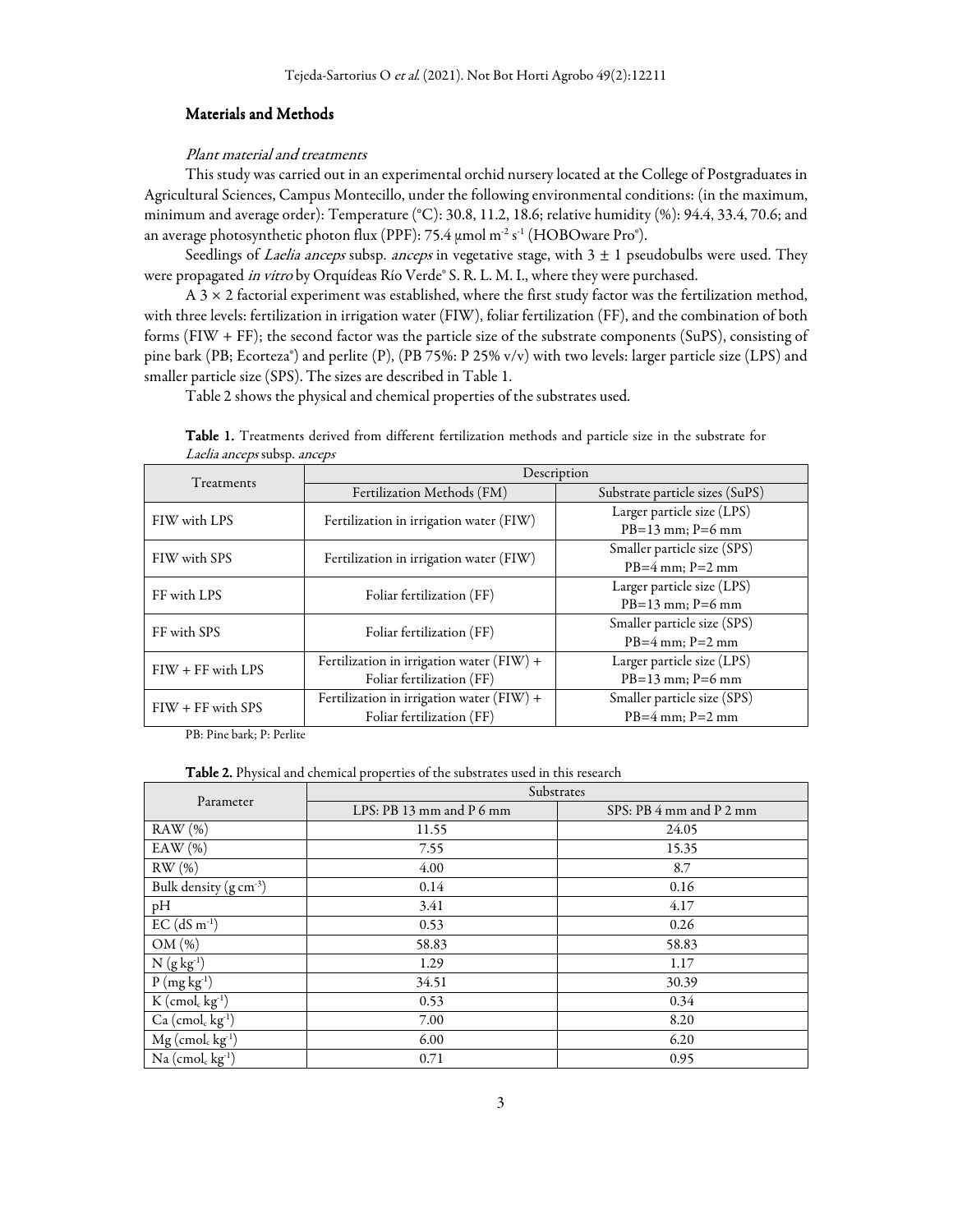| $CEC$ (cmol <sub>c</sub> kg <sup>-1</sup> ) | 60.16  | 48.32  |
|---------------------------------------------|--------|--------|
| Fe $(mg kg-1)$                              | 149.89 | 197.65 |
| Cu (mg kg <sup>1</sup> )                    | 27.97  | 25.78  |
| $Zn$ (mg kg <sup>-1</sup> )                 | 9.96   | 10.20  |
| $Mn$ (mg kg <sup>-1</sup> )                 | 39.49  | 39.30  |
| $B(mgkg-1)$                                 | 1.13   | 0.22   |

LPS: Larger particle size; SPS: Smaller particle size; RAW: Readily available water; EAW: Easily available water; RW: Reserve water; EC: Electric Conductivity; OM: Organic Matter; CEC: Cation Exchange Capacity; Capacity; PB: Pine bark; P: Perlite

In all three fertilization methods, 1 g of Peters Professional® 30N-10P-10K water soluble fertilizer (equivalent to 300, 100, and 100 mg  $L^1$  N, P and K, respectively) was applied. For foliar fertilization, 1 mL Aderatsa $^{\circ}$  L<sup>-1</sup> as surfactant was applied to the spray solution and mixed thoroughly prior to the foliar application.

In plants treated with FIW, 100 mL per pot were applied; for FF, a fine nozzle spray pump was used to give a gentle mist, and it was sprayed on the leaves, completely covering them with the nutrient solution, until a drip from the leaves was observed. For FIW + FF the applications were made alternately, that is, one week through irrigation, and the following week to the aerial part. Both forms of fertilization were made every 7 days in the evening (between 5:00 p.m. and 6:00 p.m.). Prior to the application of the nutrient solutions, the substrate was irrigated with tap water, as well as the next day after the application, to avoid accumulation of salts, both on the substrate and on the leaves.

## Studied variables and data analysis

After six months of treatment application we evaluated both aerial growth parameters: number of leaves (NL) and pseudobulbs (NPSB), leaf area (LA; LICOR® model LI-3000, Lincoln, NE, USA); as well as root growth parameters: number (NR), length (RL) and volume (RV) of roots. Subsequently, three plants per treatment were sampled and they were separated into their different organs: leaves, pseudobulbs, and roots. Once separated, the organs were dried in an oven with forced air circulation (Riossa HCF-125D, Mexico) at 70°C for 72 h, to determine their dry biomass (OHAUS Pioneer® Plus Precision PA3202, USA).

The concentrations of the macronutrients N, P, K, Ca, Mg, and S were determined in dry leaf, pseudobulb, and root tissue. Total N analysis was carried out using the semi-micro-Kjeldahl method according to Bremner (1965). The concentration of the rest of the macronutrients was determined by wet digestion of the dry tissue with a mixture of perchloric and nitric acids, described by Alcántar and Sandoval (1999); the samples were analyzed in an inductively coupled plasma optical emission spectrometer (Agilent 725 Series ICP-OES, Australia).

With the data obtained, an analysis of variance (ANOVA) was performed, and means were compared using Tukey's test ( $\alpha$  = 5), with the SAS statistical package (SAS, 2011).

## Results

## Growth parameters

Table 3 shows the significance of the study factors and their interaction in the evaluated growth variables. The interaction of the study factors significantly influenced the number of leaves, whereas the fertilization method significantly affected the number of pseudobulbs, leaf area, root volume, as well as dry biomass of both leaves and roots. The substrate particle size (SuPS) influenced number of leaves, leaf area, root volume, as well as dry biomass of both leaves and roots.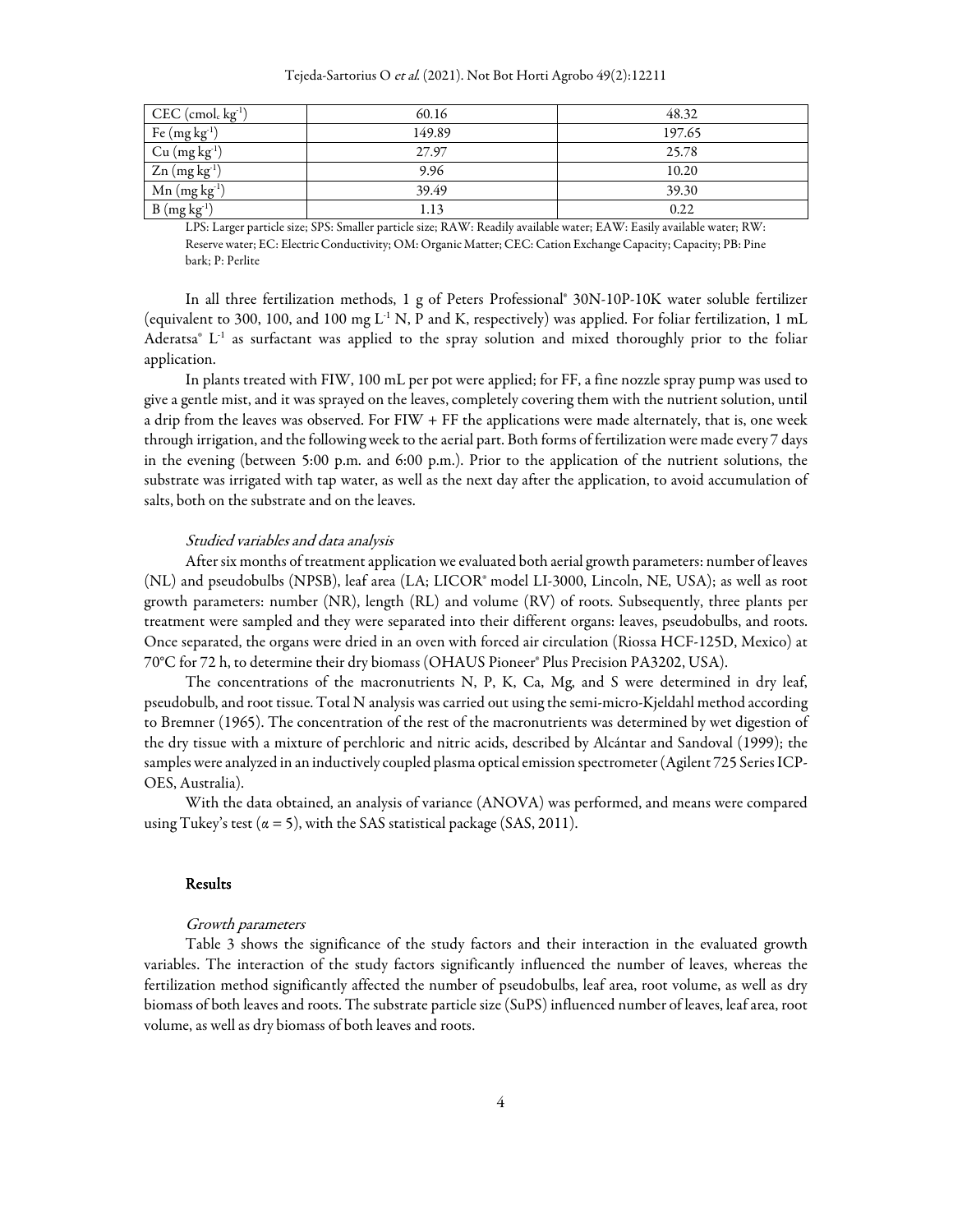| Variation source               | Number of     |                          | Number of   |                       | Leaf        |             | Number of   |  |
|--------------------------------|---------------|--------------------------|-------------|-----------------------|-------------|-------------|-------------|--|
|                                | <i>leaves</i> |                          | pseudobulbs |                       | area        |             | roots       |  |
| Fertilization method (FM)      | $0.1133$ ns   | $0.0325*$                |             |                       | $0.0183*$   |             | $0.3198$ ns |  |
| Substrate particle size (SuPS) | $0.0008*$     | $0.1064$ ns<br>$0.0053*$ |             |                       | $0.2401$ ns |             |             |  |
| $FM \times SuPS$               | $0.0122*$     | $0.0936$ ns              | $0.6313$ ns |                       |             | $0.5172$ ns |             |  |
| Variation source               | Root length   | Root volume              |             | Dry biomass           |             |             |             |  |
|                                |               |                          | Leaf        |                       | Pseudobulb  |             | Root        |  |
| Fertilization method (FM)      | $0.4303$ ns   | $0.0054*$                | $0.0085*$   |                       | $0.1647$ ns |             | $0.0411*$   |  |
| Substrate particle size (SuPS) | $0.7152$ ns   | $0.0179*$                | $0.0075*$   |                       | $0.2624$ ns |             | $0.0494*$   |  |
| $FM \times SuPS$               | $0.1910$ ns   | $0.0766$ ns              |             | $0.2189$ ns<br>0.3135 |             |             | $0.0586$ ns |  |

**Table 3.** Statistical significance  $(p)$  of the study factors, fertilization method and particle size in the substrate, as well as their interaction, on the growth parameters of *Laelia anceps* subsp. *anceps* plants

\*=p-value  $\leq 0.05$  is statistically significant; ns=p-value  $\geq 0.05$  is not statistically significant

Significant interaction effects on growth parameters. The greatest number of leaves (10.3) was observed in plants treated with the fertilization method FIW + FF established in the LPS substrate, which was statistically comparable to that observed in plants treated with FF and established in the LPS substrate. Regardless of the fertilization method, the use of substrate with SPS led to a lower number of leaves per plant (Figure 1).



Figure 1. Number of leaves of *Laelia anceps* subsp. anceps plants as affected by different fertilization methods and substrate particle sizes

FIW: Fertilization in irrigation water; FF: Foliar fertilization. Bars with different letters + SD indicate significant statistical differences (Tukey,  $p \leq 0.05$ )

Significant main effects of fertilization methods on growth parameters. The number of pseudobulbs  $(6.0)$ , leaf area (144.8 cm<sup>2</sup>), and dry leaf biomass (3.2 g) showed the highest means in plants treated with FIW, followed by plants treated with FF, without statistical differences between these two application methods. In all three variables mentioned above, plants treated with the combination of fertilization methods (FIW + FF) displayed the lowest means, though these means were statistically similar to those observed in plants treated with FF. Root volume was higher in plants with both FIW (24.3 cm<sup>3</sup>) and FF (22.8 cm<sup>3</sup>) fertilization methods, which statistically surpassed FIW + FF (Figure 2). Dry biomass weight displayed no significant differences among treatments, though the lowest numerical mean was observed in plants exposed to FIW + FF.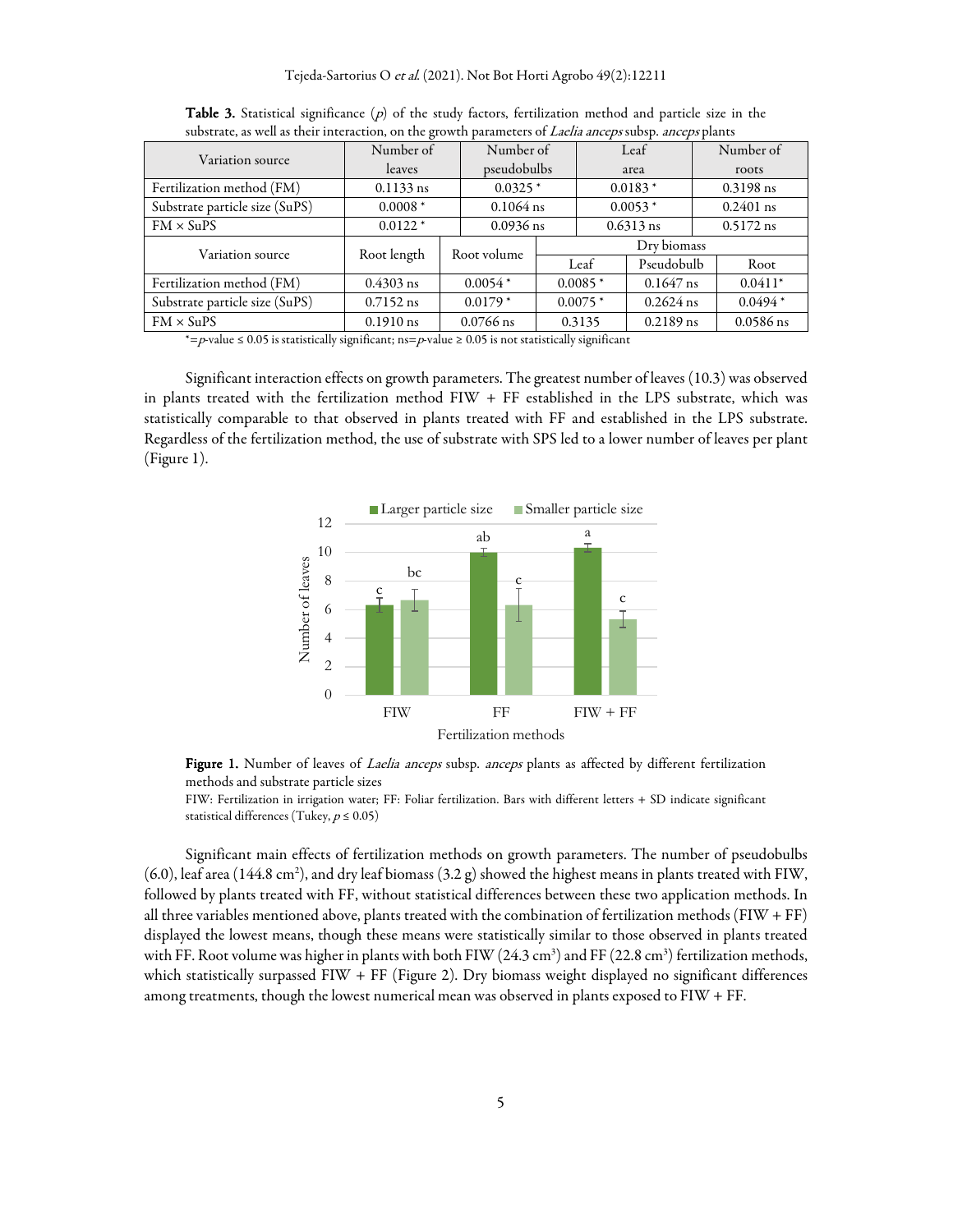

Figure 2. Number of pseudobulbs (A), leaf area (B), root volume (C), dry leaf biomass (D), and dry root biomass (E) of Laelia anceps subsp. anceps plants as affected by different fertilization methods FIW: Fertilization in irrigation water; FF: Foliar fertilization. Bars with different letters + SD indicate significant statistical differences (Tukey,  $p \leq 0.05)$ 

Significant main effects of particle size of the substrate on growth parameters. LPS in the substrate increased leaf area, root volume, dry leaf and root biomass by 39.7%, 44.8%, 38.7%, and 36.3%, respectively, compared to the values recorded in the substrate with SPS (Figure 3).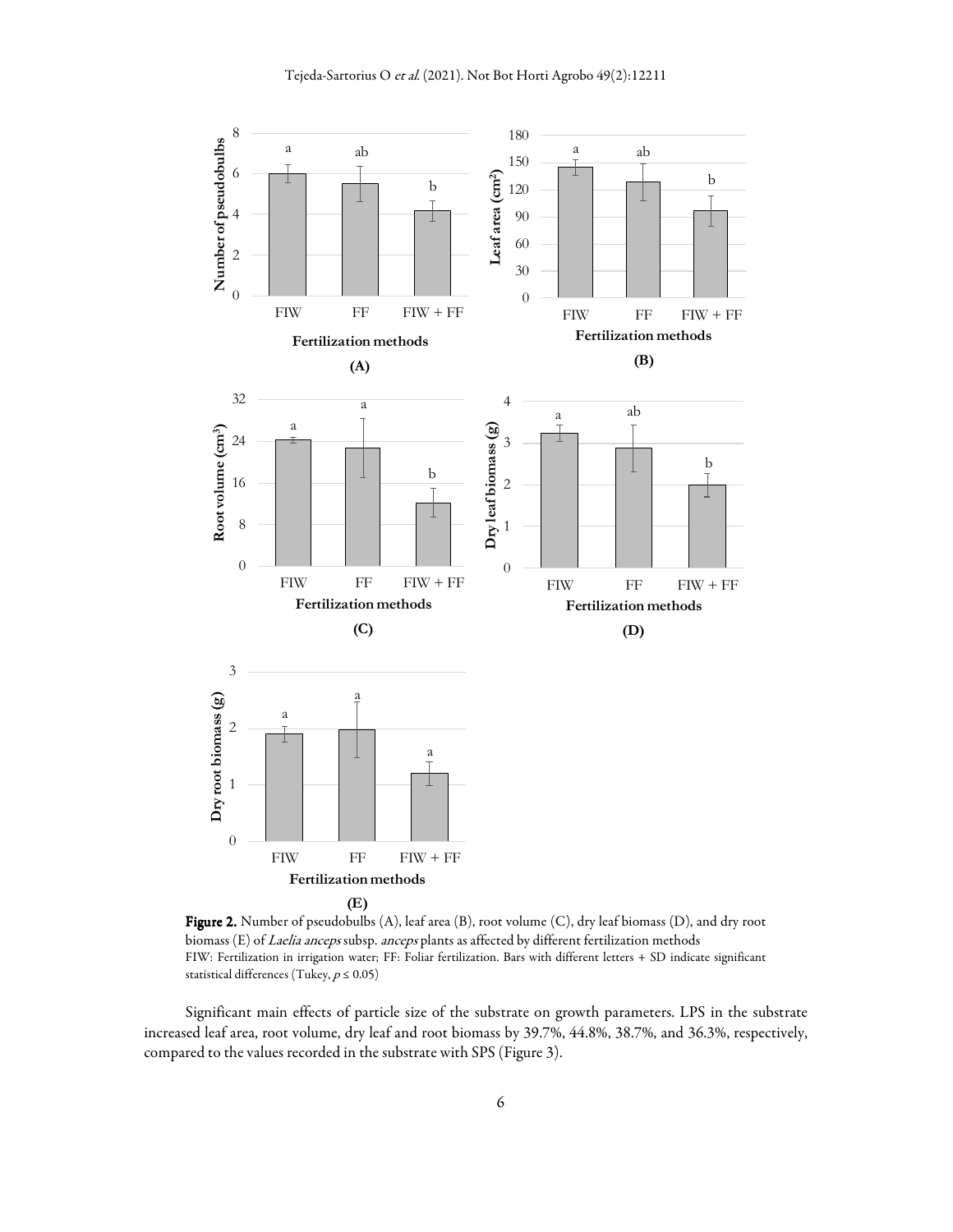

Figure 3. Leaf area (A), root volume (B), dry leaf biomass (C) and dry root biomass (D) of *Laelia anceps* subsp. anceps plants as affected by substrate particle size Bars with different letters + SD indicate significant statistical differences (Tukey,  $p \le 0.05$ )

#### Macronutrient status

Interaction of the study factors was only significant on the concentrations of P, K, Mg, and S in the roots. The fertilization method influenced the concentration of S in pseudobulbs, and that of P, K, Mg, and S in roots. The main effect of the particle size in the substrate was significant in the foliar concentrations of K and S in the leaves and in the concentrations of P, K, Ca, Mg, and S in pseudobulbs (Table 4).

Significant interaction effects on macronutrient status. In roots, regardless of the particle size in the substrate, K, Mg, and S showed higher concentrations (2.02, 5.69, and 5.16 kg<sup>-1</sup>, respectively) with the combination of FIW + FF (Figures 4B-4D). P was higher in FIW and LPS (1.51 g kg<sup>-1</sup>; Figure 4A). Except for this concentration of P in LPS, it was observed that, with both substrate particle sizes, FIW and FF applied individually caused the lowest concentrations of P, K, Mg, and S (Figures 4A-4D).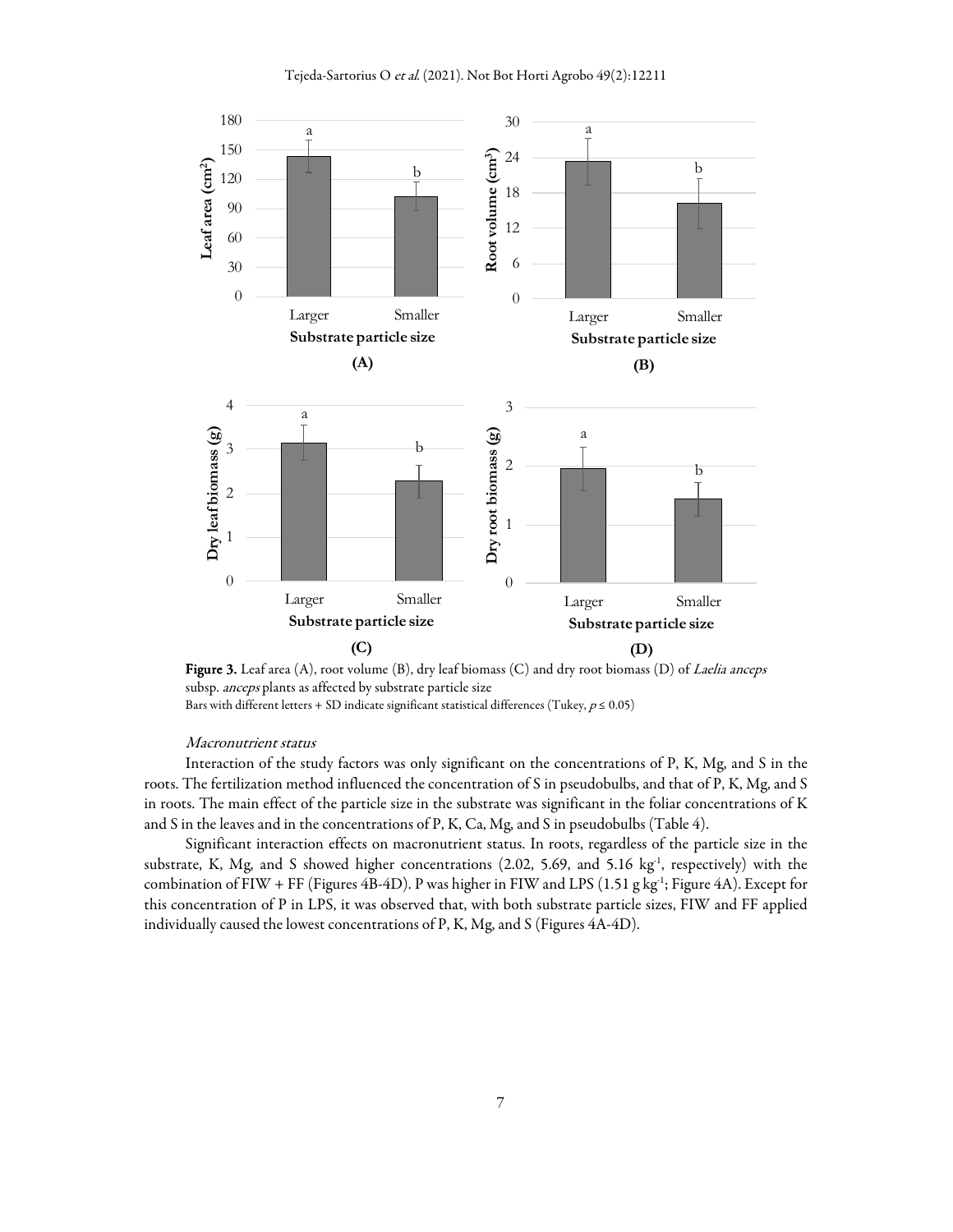**Table 4.** Statistical significance ( $p$ ) of the study factors, fertilization method and particle size in the substrate, as well as their interaction, on concentrations of macronutrients in leaves, pseudobulbs, and roots of Laelia anceps subsp. anceps plants

| Leaf                           |             |              |             |             |             |              |  |
|--------------------------------|-------------|--------------|-------------|-------------|-------------|--------------|--|
| Variation source               | N           | P            | K           | Ca          | Mg          | S            |  |
| Fertilization method (FM)      | $0.8460$ ns | $0.5536$ ns  | $0.3024$ ns | $0.2036$ ns | $0.0505$ ns | $0.6239$ ns  |  |
| Substrate particle size (SuPS) | $0.4442$ ns | $0.1643$ ns  | $0.0440*$   | $0.1328$ ns | $0.0825$ ns | $0.0438*$    |  |
| $FM \times SuPS$               | $0.7844$ ns | $0.5026$ ns  | $0.5464$ ns | $0.4130$ ns | $0.5605$ ns | $0.7418$ ns  |  |
| Pseudobulb                     |             |              |             |             |             |              |  |
| Variation source               | N           | P            | К           | Ca          | Mg          | S            |  |
| Fertilization method (FM)      | $0.6931$ ns | $0.0654$ ns  | $0.0570$ ns | $0.1567$ ns | $0.1838$ ns | $0.0179*$    |  |
| Substrate particle size (SuPS) | $0.6633$ ns | $0.0444*$    | $0.0005*$   | $0.0299*$   | $0.0194*$   | $0.0386*$    |  |
| $FM \times SuPS$               | $0.7662$ ns | $0.7872$ ns  | $0.9056$ ns | $0.2605$ ns | $0.1453$ ns | $0.0585$ ns  |  |
| Root                           |             |              |             |             |             |              |  |
| Variation source               | N           | P            | К           | Ca          | Mg          | S            |  |
| Fertilization method (FM)      | $0.0984$ ns | $< 0.0001$ * | $0.0001*$   | $0.5587$ ns | $0.0002*$   | $< 0.0001$ * |  |
| Substrate particle size (SuPS) | $0.7755$ ns | $0.0002*$    | $0.0727$ ns | $0.0018*$   | $0.3052$ ns | $0.4973$ ns  |  |
| $FM \times SuPS$               | $0.9790$ ns | $0.0005*$    | $0.0048*$   | $0.0883$ ns | $0.0283*$   | $< 0.0001$ * |  |

\*=p-value  $\leq 0.05$  is statistically significant; ns=p-value  $\geq 0.05$  is not statistically significant



Figure 4. Concentrations of P (A), K (B), Mg (C), and S (D) in roots of *Laelia anceps* subsp. *anceps* plants as affected by different fertilization methods and substrate particle sizes FIW: Fertilization in irrigation water; FF: Foliar fertilization. Bars with different letters + SD indicate significant statistical differences (Tukey,  $p \le 0.05$ )

Significant main effects of fertilization methods on macronutrient status. The fertilization methods influenced the concentration of S in pseudobulbs (Figure 5), where FIW and FIW + FF exceed the concentration obtained with FF by 29% and 30.6%, respectively.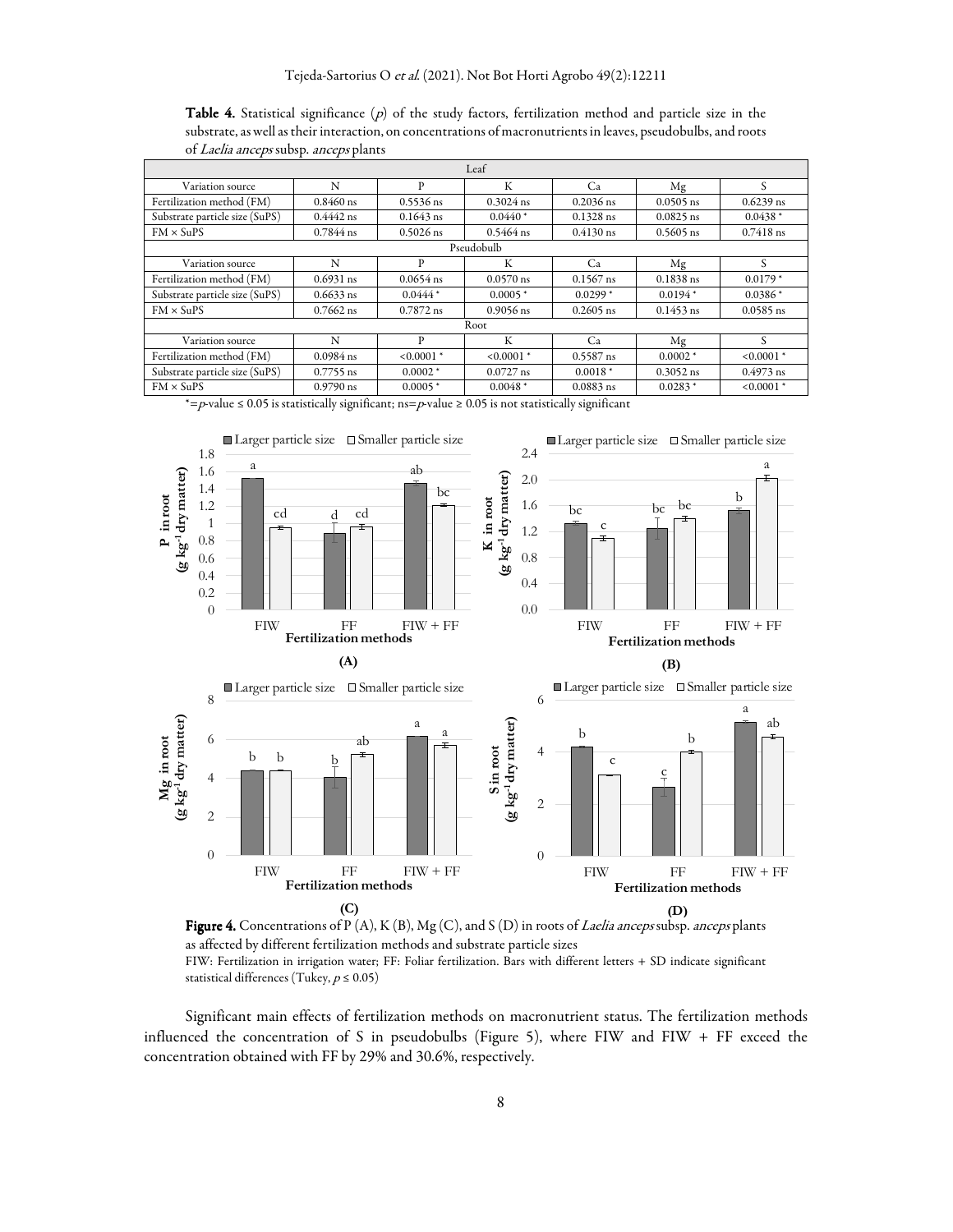Tejeda-Sartorius O et al. (2021). Not Bot Horti Agrobo 49(2):12211



Figure 5. Concentration of S in pseudobulbs of Laelia anceps subsp. anceps plants as affected by different fertilization methods

FIW: Fertilization in irrigation water; FF: Foliar fertilization. Bars with different letters + SD indicate significant statistical differences (Tukey,  $p \le 0.05$ )

Significant main effects of substrate particle size on macronutrient status. The main effect of substrate particle size was its influence on the concentrations of K and S in leaves (Figures 6A and 6B); in both, these were higher with SPS substrate by 28.5 and 26.4% respectively, compared to those obtained with LPS. This same trend was observed in the concentrations of P, K, Ca, Mg, and S in pseudobulbs (27.7, 62.4, 28.7, 31.6, and 24.3%, respectively; Figures 6C-6G).

## Discussion

#### Aerial and root growth

The interaction effects of the FM and SuPS significantly affected the number of leaves (Table 3), where FIW + FF with LPS resulted in the highest mean for this quantitative attribute measured (Figure 1). The rest of the variables measured were not affected by this interaction (Table 3). Similarly, Wang and Gregg (1994) did not find significant differences in the interaction between substrate mixtures and fertilization rates in *Phalaenopsis* [*P. arnabilis* (L.) Blume x *P.* Mount Kaala 'Elegance']. On the contrary, Osorio *et al.* (2014) reported a highly significant interaction between substrates and fertilization used in the growth of vanilla (*Vanilla planifolia* Jacks). Therefore, the interaction effects between substrates and fertilization regimes may depend on the genotypes.

Likewise, the main effects of FM and SuPS affected variables of aerial, root and dry biomass growth (Table 3). The FIW treatment registered the highest number of pseudobulbs, leaf area, root volume, and dry biomass of leaves and roots, with statistically similar means as those observed with FF (Figures 2A-D). In Phalaenopsis Sogo Yukidian 'V3' plants, N uptake can be done through the leaves and roots, though they have a better absorption efficiency through the roots, and better translocation when absorbed through the leaves (Susilo et al., 2013). However, according to Wang and Chang (2017), the amount of nutrients absorbed through the leaves in *Phalaenopsis* is limited and therefore it does not promote vegetative growth or flowering, the roots being the main organ responsible for nutrient uptake. When comparing different ratios of nitrogen sources (NH<sub>4</sub>+ and NO<sub>3</sub>) in *Dendrobium* Sonia 'EarSakul', via leaves and roots, Ruamrungsri *et al*. (2014) reported that the 100:100 mg  $L^{-1}$  N combination applied to the leaves promoted growth and greater ionic absorption, which differs from our results (Figure 2). Likewise, in Phalaenopsis Taisuco Swan and Phalaenopsis Pink Chiffon, foliar fertilization was favourable, and at a concentration of 0.10 to 0.16 g L<sup>-1</sup> N, plant biomass increased and optimal concentration of N (23-28 g kg<sup>-1</sup>) was observed (Mantovani *et al.*, 2015). Herein, we observed that FF applied individually favours the development of roots to a greater extent (root volume; Figure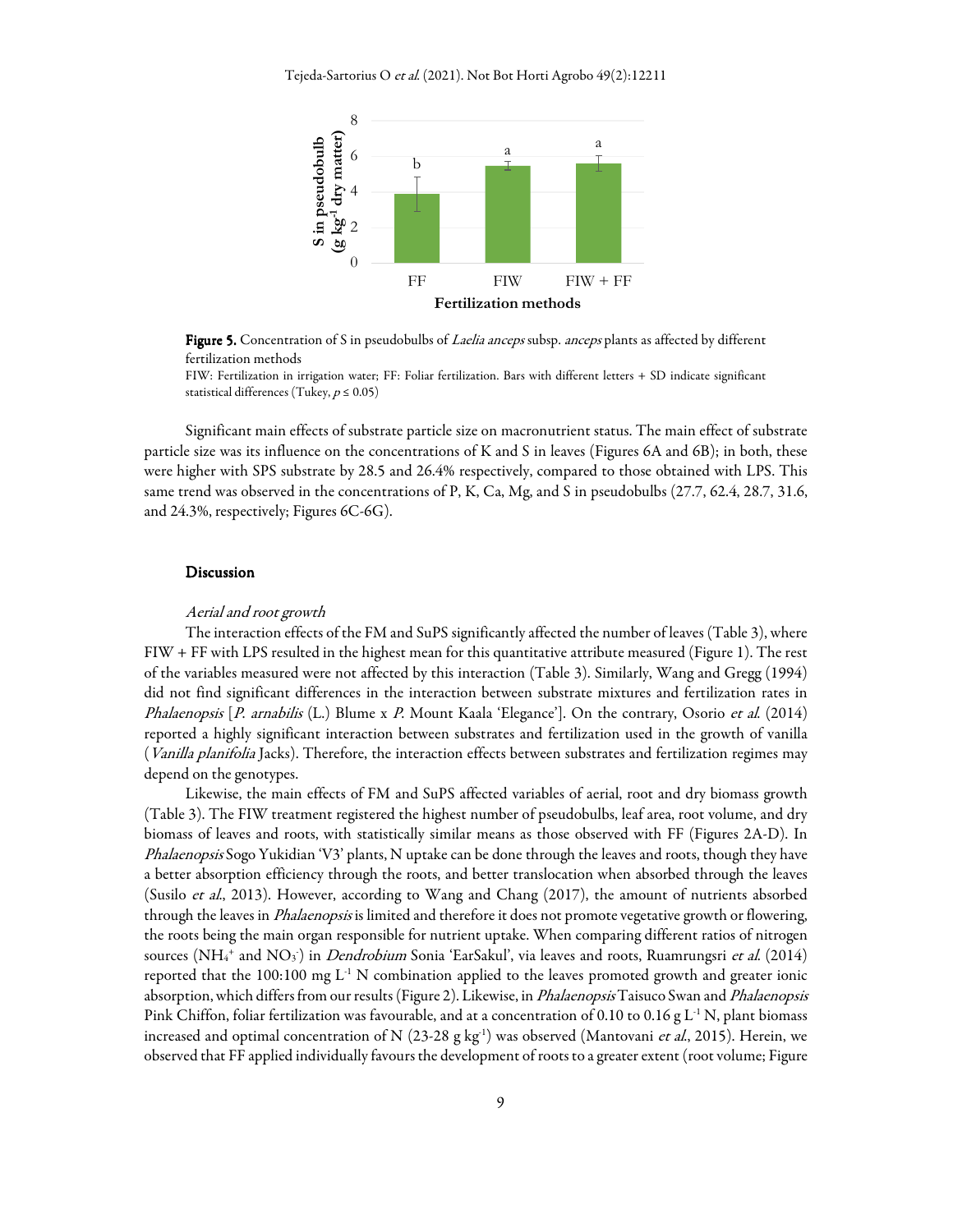2C) than the aerial part of the plant. However, the aerial growth parameters remained statistically similar both in plants treated with FIW and FIW + FF. This species possesses coriaceous and fleshy leaves (Halbinger and Soto, 1997), and has been classified as a thick leaf orchid, characterized by thick cell walls, as well as the presence of cuticles and CAM metabolism (Hew and Yong, 2004; Zhang et al., 2018). In spite of those leaf features, nutrient absorption can take place through this organ, which stimulates root growth. Conversely, foliar fertilization of Cymbidium sp. plants resulted in higher nutrient accumulation in pseudobulbs two hours after spraying the leaves, thus representing an efficient method of nutrient supply (García-Gaytán et al., 2013).



Figure 6. Concentrations of K (A) and S (B) in leaves, and of P (C), K (D), Ca (E), Mg (F), and S (G) in pseudobulbs of Laelia anceps subsp. anceps plants from the effect of substrate particle size Bars with different letters + SD indicate significant statistical differences (Tukey,  $p \le 0.05$ )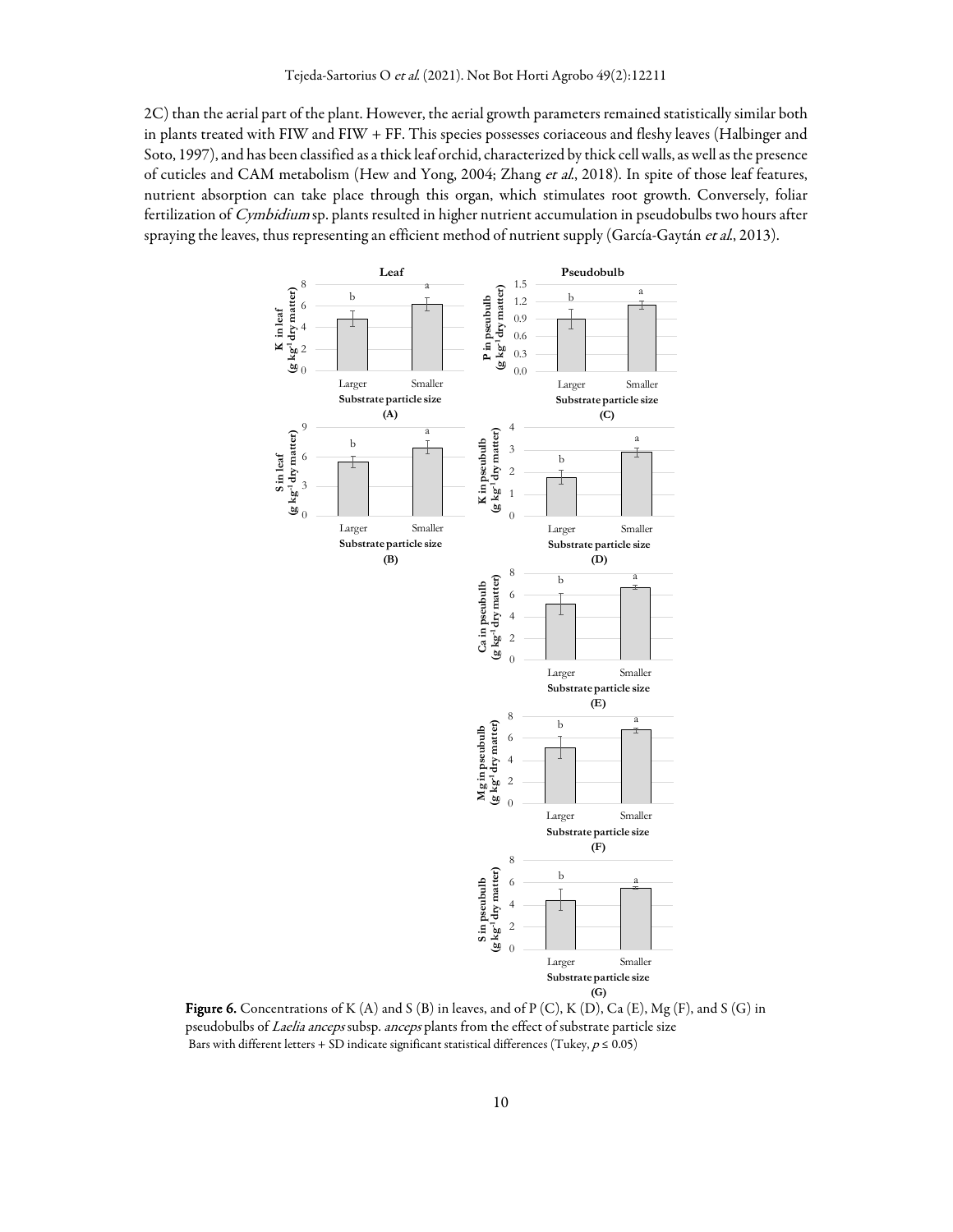Unbalanced N supply, either in excess or deficiency, results in lower values of dry matter in *Phalaenopsis* plants (Mantovani et al., 2015). Complementarily, Lichty et al. (2015) reported that the higher the fertigation (more than three times a week) in *Oncidium* Miltassa Shelob 'Tolkien', the lower the water holding capacity and growth of the orchids. Under our experimental conditions, the concentration, amount, and frequency of application for both types of fertilization were the same. Nevertheless, the foliar method by itself is sufficient and does not require alternating with fertilization via substrate, which results in deleterious effects such as less dry matter production.

Regarding the substrate particle size effects on growth parameters, LPS resulted in greater leaf area, root volume, and accumulation of dry leaf and root biomass (Figure 3). These results are positively associated with the highest N, P, and K concentrations and the highest CEC value in this substrate rather than in the substrate with SPS (Table 2).

## Nutrient status

Under our experimental conditions, the concentration of N in both of the organs analysed was not affected by the treatments tested. In 2-year-old plants of the same species treated with 225 mg  $L^1$  N, higher concentrations of N in leaves, pseudobulbs, and roots (15, 10, and 25 g kg<sup>-1</sup>, respectively) were observed (Tejeda-Sartorius et al., 2018), as compared to our results  $(9, 6,$  and  $7$  g kg<sup>-1</sup> N in leaves, pseudobulbs, and roots, respectively) in 3-year-old plants. In the present study, our fertilizer (Peters® Professional 30-10-10) contained urea as the main source of N. Thus, from the 30% of total N supplied by our fertilizer, 24.8% was in the form of urea, so that the NH<sub>4</sub><sup>+</sup>:NO<sub>3</sub> ratio was high. In general, nitrate uptake rates in some terrestrial and epiphytic orchids are much lower than those of most crops (Hew et al., 1993). Furthermore, Laelia speciosa preferentially absorbs more NH<sub>4</sub><sup>+</sup> than NO<sub>3</sub> from the nutrient solution under higher nitrogen doses (Díaz-Álvarez *et al*., 2015). In *Dendrobium* Sonia 'EarSakul', the absorption of NH<sub>4</sub>+ as the sole source of N through the roots was very high, though the translocation to the leaves and pseudobulbs was lower as compared to the application through the leaves (Ruamrungsri et al., 2014). Similarly, *Phalaenopsis* Blume × Taisuco Kochdian does not grow well with 100% N-NH4 $^{\ast}$ , requiring an adequate input of N-NO3 (no less than 50%, preferably 75% of the total N supply) in order to improve growth and flowering (Wang, 2008). Thus, application methods, sources and levels of N supply would result in different responses depending on the genotype tested. Moreover, developmental stages of the plants would also affect the ultimate response of the genotype to N supply (Zhang et al., 2018).

The interaction of the study factors (FM and SuPS) significantly influenced the nutritional concentrations of P, K, Mg, and S in roots (Table 4), where FF had a negative effect on the concentrations of these macronutrients, regardless of the particle size of the substrate (Figure 4). The concentration of P in roots was higher in treatments with FIW and FIW + FF with LPS (Figure 4A); the concentration of K and Mg showed differences in roots and was higher when SPS and FIW + FF were used (Figures 4B and 4C). In root tissues of Phalaenopsis Tanigawa X Yukimai Dream 'KS 370' and 'KS 352', the concentrations of P, K, Ca, Mg, and Fe were positively correlated with the increase in the ionic strength of the nutrient solution (Hwang et al., 2009). Under our experimental conditions, the root nutrient concentrations from the interaction effect may be related to the low absorption of nutrients in orchids (Zhang et al., 2018) and the root structure in which the velamen plays an important role in nutrient uptake in the epiphytic habit of orchids (Zotz and Winkler, 2013). Charged ions are retained in the velamen, probably due to positive and negative charges on the cell walls, while uncharged compounds are lost to the external environment. Furthermore, nutrient absorption follows biphasic kinetics with a highly efficient active transport system at low external concentrations. However, epiphytes, including orchids, have restrictions on the physiological absorption of nutrients, including nitrogen (Silva Júnior et al., 2013).

Regarding the main effect of the fertilization method, S concentration in pseudobulbs was the highest in plants treated with FIW and FIW + FF (Figure 5). Concerning the main effect of SuPS, plants established in SPS displayed higher concentrations of K and S in leaves (Figures 6A and 6B), and of P, K, Ca, Mg, and S in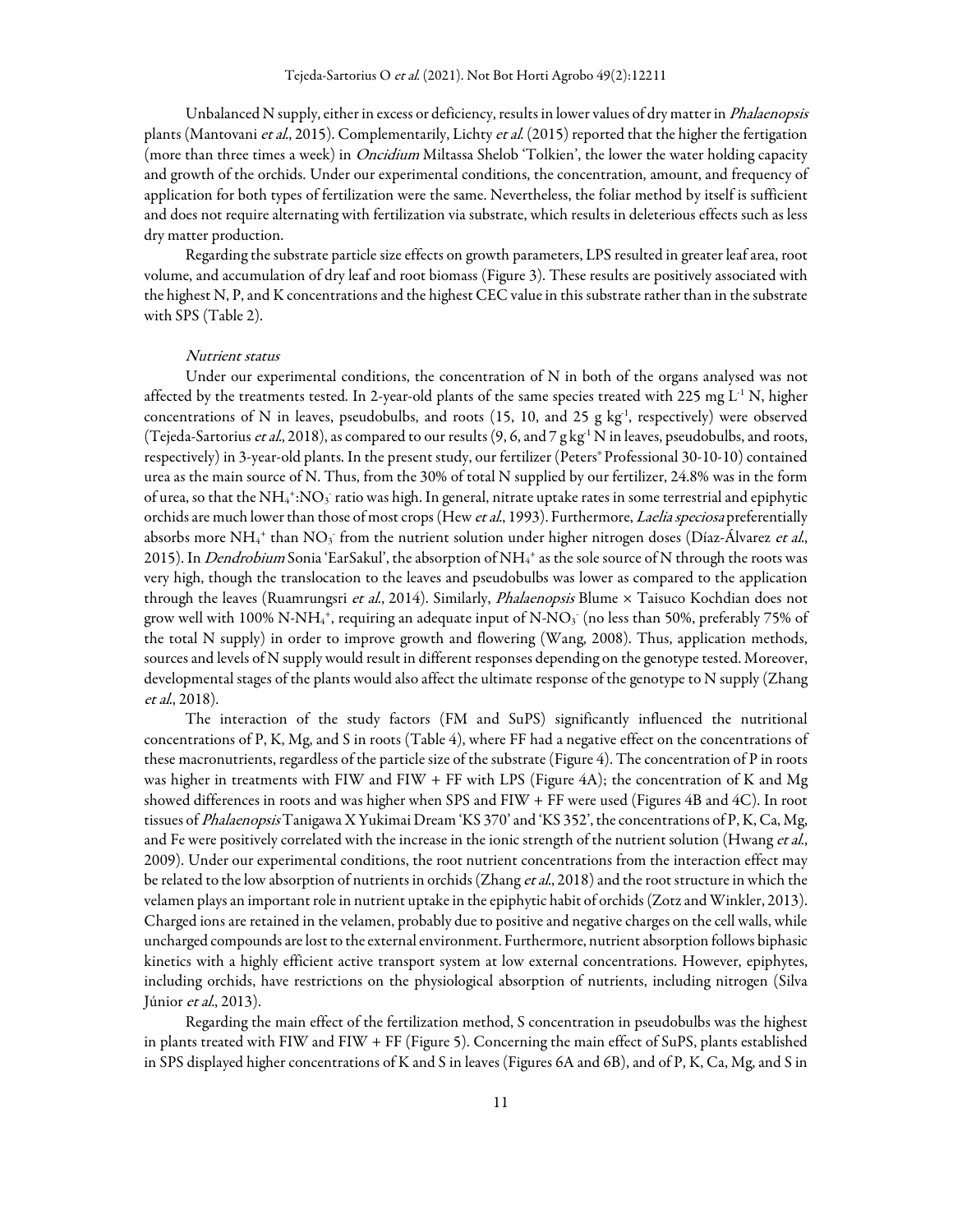pseudobulbs (Figures 6C-6G). Likewise, Wang and Konow (2002) reported higher levels of N, P, and K, but similar levels of Ca and Mg for *Phalaenopsis* Blume leaves grown on fine grade Douglas fir bark as compared to the control. Similarly, in *Cymbidium* 'Baltic Glacier Mint Ice', different mixtures of growing media, nutrition and growth regulators resulted in higher concentrations of N, P, and K in leaves and pseudobulbs, which favoured the quality of the subsequent flowering of the hybrid (Barman and Naik, 2017).

As mentioned above, the highest concentrations of K and S in leaves (Figures 6A and 6B) were obtained in the substrate with SPS, where a dilution effect could be assumed given that SPS significantly decreased the dry biomass of leaves (Figure 3C). The effects on the P and K concentrations in leaves may be more evident in reproductive stages of orchids (Wang, 2010). However, in our study, SuPS significantly affected P and K in juvenile (non-reproductive) Laelia anceps pseudobulbs and roots, elements that could be available in the flowering stages of the species.

In our study, the substrate with SPS increased the concentrations of P, K, Ca, Mg, and S in pseudobulbs (Figure 6). This could be attributed to greater contact of the roots with a substrate with higher percentages of readily available water, easily available water, and reserve water (Table 2), which would promote greater nutrient absorption by the roots. Furthermore, a better water status in the plant also favours absorption through the leaves (Berry et al., 2019), as well as the transport of nutrients (Nieves-Cordones et al., 2019) to storage organs such as pseudobulbs, from where nutrients can be translocated to demand organs in the subsequent growth phases. Higher stem growth and faster flowering of *Doritaenopsis* Queen Beer 'Mantefon' were found in plants established with peat moss, attributing such result to a better contact of the roots with the substrate, which allowed an adequate supply of water and nutrients (Kim *et al.*, 2016). The composition of the medium affects the availability of water and nutrients for the growth of potted orchids. Therefore, fertigation programs must take medium composition into account (Lichty et al., 2015). Under our experimental conditions, the larger particle size stimulated plant growth. Nonetheless, since there was a higher concentration of some nutrients in reserve organs such as pseudobulbs (in a medium with smaller particle size), these reserves would be useful in the further development of the plant, enabling it to achieve an even faster reproductive maturity and better flowering quality.

In commercial orchid production systems, substrate mixtures can bring better conditions for plant growth, as compared with the use of single substrates such as bark. In Phalaenopsis 'Stripe' and 'White Red Lip', positive results in number of roots, total fresh weight and percentage of dry matter were found when using a mixture of perlite + expanded clayball + peat moss (Hwang and Jeong, 2007). In Cymbidium orchids, number and length of roots, as well as leaf length increased with the use of perlite alone or in combination with sand or coconut peat (Sedaghathoor et al., 2017). In Phalaenopsis 'Taisuco Kochdian', growth and flowering characteristics improved with the combination of pine bark with perlite and peat moss, adding a dose of 300 mg K L<sup>-1</sup> (Wang, 2007). In the present study, we tested the application of 300 mg N L<sup>-1</sup> N to plants established in substrate mixtures containing a combination of pine bark/perlite with different particle sizes. These treatments differentially affected plant growth and nutrient status. The substrate with LPS and FIW stimulated growth and nutrient concentrations, as compared to plants established in the substrate with SPS. Conversely, in Phalaenopsis, when using different proportions of pine bark with other materials of different particle size (such as peat moss, sphagnum moss, coconut husk chips) with a rate of 120 mg  $L^{-1}N$ , no effects on growth were found (Amberger-Ochsenbauer, 2010). In our study, substrate particle size had a greater impact on the nutrient concentration than the fertilization method.

#### Conclusions

Fertilization in irrigation water (FIW) and large particle size (LPS) of the substrate significantly increased the number of leaves of Laelia anceps subsp. anceps. In general, the individual application of either FIW or foliar fertilization (FF) stimulated growth parameters and biomass production. Conversely, the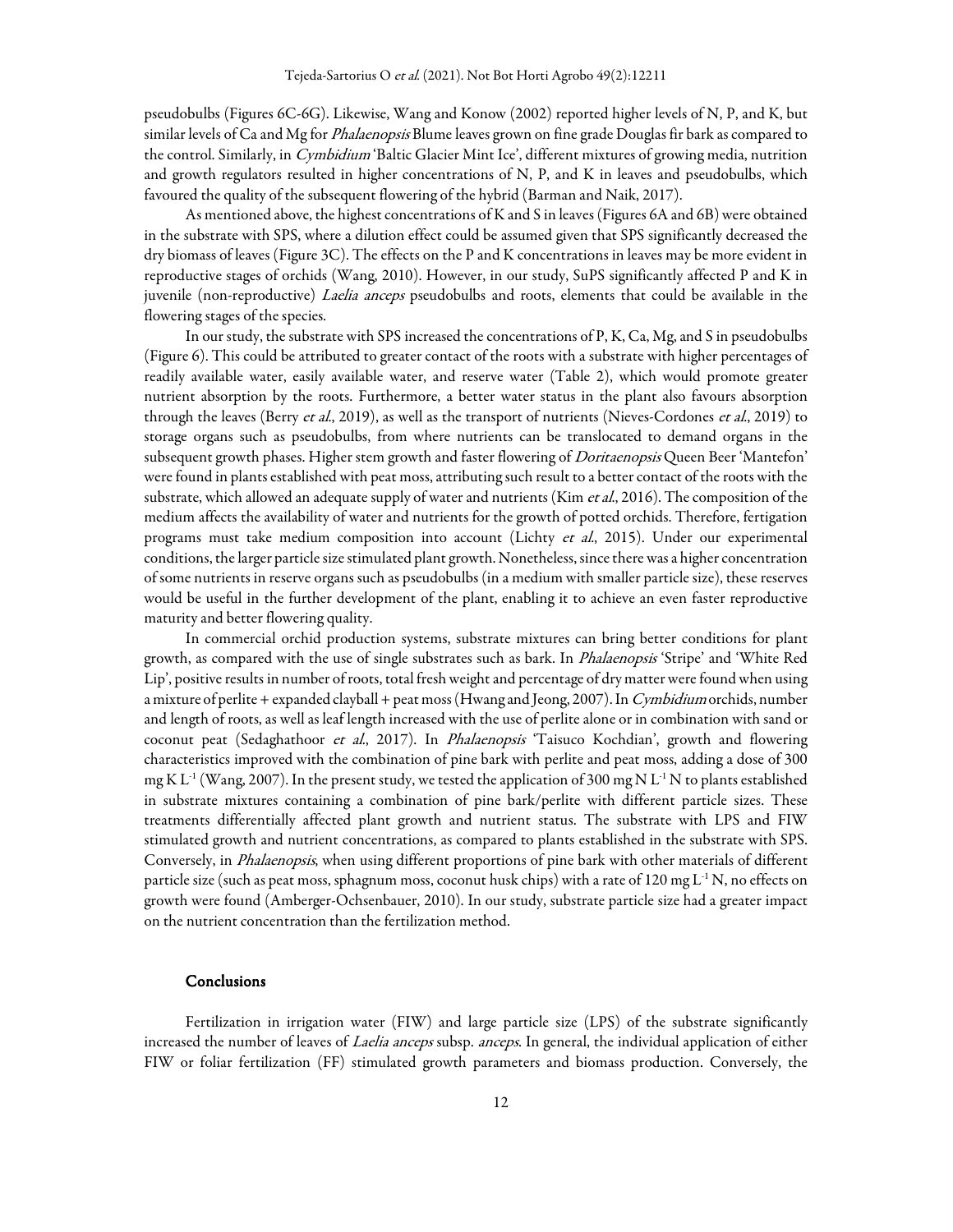combination FIW + FF applied to plants established in the substrate with smaller particle size (SPS) negatively affected growth parameters. With all of the N application methods, there was no significant effect of its concentration on the analysed organs. The interaction of factors was significant for P, K, Mg, and S in the roots. The substrate with SPS resulted in a higher foliar concentration of K and S, as well as of P, K, Ca, Mg, and S in pseudobulbs. We are currently carrying out further studies on the impact of foliar fertilization in a broader range of developmental stages, as well as other forms and combinations of N supply in this species.

# Authors' Contributions

Conceptualization: OTS, LITT; Methodology: OTS, LITT, MGPS; Validation: LITT; Formal analysis: OTS, YLFP, MGPS; Investigation; OTS, LITT; Resources; OTS, LITT; Writing-original draft: OTS; Writing-review and editing: LITT, MGPS, YLFP; Supervision: OTS, LITT; Project administration: LITT. All authors read and approved the final manuscript.

#### Acknowledgements

The authors thank the Laboratory of Plant Nutrition at the College of Postgraduates in Agricultural Sciences, Campus Montecillo, for the space and infrastructure facilities used to perform the plant nutrient analyses.

#### Conflict of Interests Conflict Interests

The authors declare that there are no conflicts of interest related to this article.

# **References**

- Alcántar GG, Sandoval MV (1999). Manual de análisis químico de tejido vegetal. Guía de muestreo, preparación, análisis e interpretación. Publicación Especial de la Sociedad Mexicana de la Ciencia del Suelo A. C. Chapingo, México.
- Amberger-Ochsenbauer S (2010). Evaluation of growing media components for Phalaenopsis. Acta Horticulturae 878:355-360. https://doi.org/10.17660/ActaHortic.2010.878.44
- Barman D, Naik SK (2017). Effect of substrate, nutrition and growth regulator on productivity and mineral composition of leaf and pseudobulb of Cymbidium hybrid "Baltic Glacier Mint Ice". Journal of Plant Nutrition 40:784-794. https://doi.org/10.1080/01904167.2016.1201496
- Berry ZC, Emery NC, Gotsh SG, Goldsmith GR (2019). Foliar water uptake: processes, pathways, and integration into plant water budgets. Plant, Cell & Environment 42:410-423. https://doi.org/10.1111/pce.13439
- Bremner JM (1965). Total nitrogen. In Black CA (Ed). Methods of soil analysis. Part 2. Agronomy 9. American Society of Agronomy. Madison, WI, USA. pp 1149-1178.
- Chase MW, Cameron KM, Freudenstein JV, Pridgeon AM, Salazar G, Van den Berg C, Schuiteman A (2015). An updated classification of Orchidaceae. Botanical Journal of the Linnean Society 177:151-174.
- Díaz-Álvarez EA, Lindig-Cisneros R, de la Barrera E (2015). Responses to simulated nitrogen deposition by the neotropical epiphytic orchid Laelia speciosa. PeerJ 3:e1021. https://doi.org/10.7717/peerj.1021

Dressler RL (2005). How many orchid species? Selbyana 26:155-158.

Fageria NK, Barbosa MP, Moreira A, Guimarães (2009). Foliar fertilization of crop plants. Journal of Plant Nutrition 32:1044-1064. https://doi.org/10.1080/01904160902872826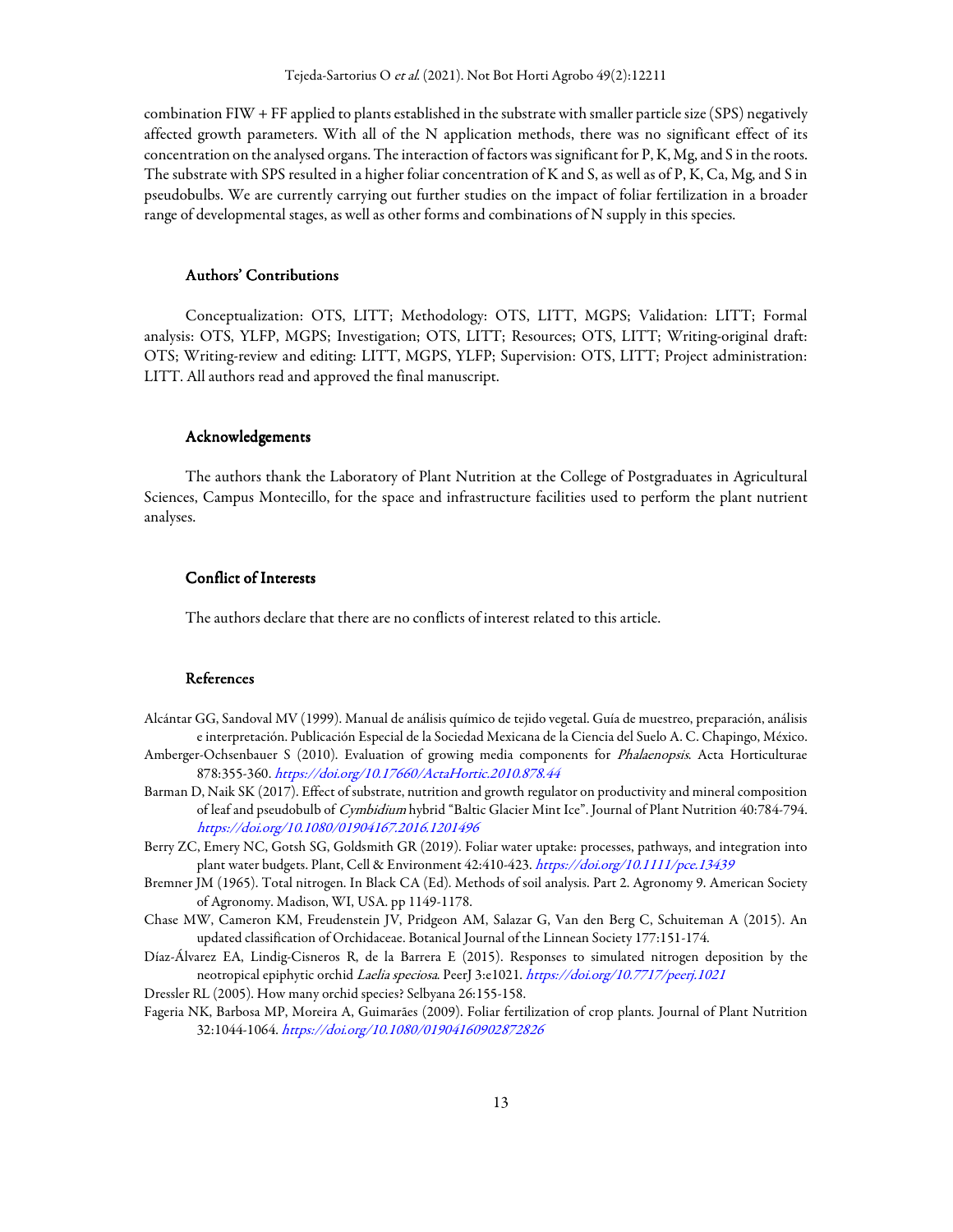- García-Gaytán V, Valdovinos-Ponce G, Rodríguez-Mendoza MN, Pedraza-Santos ME, Trejo-Téllez LI, Soto-Hernández M (2013). Rutas de la penetración foliar en la fertilización de la orquídea Cymbidium sp. (Orchidaceae). Revista Mexicana de Ciencias Agrícolas Pub Esp:913-924.
- Halbinger F, Soto M (1997). Laelias of Mexico. Orquídea (Mex). Herbario AMO, México.
- Haytova D (2013). A review of foliar fertilization of some vegetables crops. Annual Review & Research in Biology 3(4):455-465.
- Hew CS, Lim LY, Low CM (1993). Nitrogen uptake by tropical orchids. Environmental and Experimental Botany 33(2):273-281. https://doi.org/10.1016/0098-8472(93)90073-O
- Hew CS, Yong WH (2004). The physiology of tropical orchids in relation to the industry. 2nd Ed. World Scientific, New Jersey.
- Hwang SJ, Jeong BR (2007). Growth of *Phalaenopsis* plants in five different potting media. Journal of the Japanese Society of Horticultural Science 76(4):319-326.
- Hwang SJ, Sivanesan I, Jeong BR (2009). Short-term ion uptake by Phalaenopsis as affected by concentration of the solution. Journal of Plant Nutrition 32(12):2044-2061. https://doi.org/10.1080/01904160903308143
- Kannan S (2010). Foliar fertilization for sustainable crop production. In Lichtfouse E (Ed). Genetic engineering, biofertilisation, soil quality and organic farming. Sustainable Agriculture Reviews 4. Springer, Netherlands, pp 371-402. https://doi.org/10.1007/978-90-481-8741-6\_13
- Kim HJ, Kim J, Yun DL, Kim KS, Kim YJ (2016). Growth and flowering of *Doritaenopsis* Queen Beer "Mantefon" as affected by different potting substrates. The Horticulture Journal 85(4):360-365. https://doi.org/10.2503/hortj.MI-133
- Lichty J, Singleton P, Kim HJ (2015). Substrates affect irrigation frequency and plant growth of potted orchids. Acta Horticulturae 1104:463-468. https://doi.org/10.17660/ActaHortic.2015.1104.66
- Mantovani C, de Mello Prado R, Pivetta KFL (2015). Foliar diagnosis in *Phalaenopsis* orchid plants subjected to application of nitrogen. African Journal of Agricultural Research 10(53):4906-4912. https://doi.org/10.5897/AJAR2015.9921
- Mengel K (2002). Alternative or complementary role of foliar supply in mineral nutrition. Acta Horticulturae 594:33-47. https://doi.org/10.17660/ActaHortic.2002.594.1
- Naasz R, Caron J, Legault J, Pichette A (2009). Efficiency factors for bark substrates: Biostability, aeration, or phytotoxicity. Soil Science Society of America Journal 73(3):780-791. https://doi.org/10.2136/sssaj2008.0058
- Nieves-Cordones M, García-Sánchez F, Pérez-Pérez JG, Colmenero-Flores JM, Rubio F, Rosales MA (2019). Coping with water shortage: An update on the role of  $K^*$ , Cl<sup>-</sup>, and water membrane transport mechanisms on drought resistance. Frontiers in Plant Science 10:1619. https://doi.org/10.3389/fpls.2019.01619
- Osorio AI, Osorio-Vega NW, Diez MC, Moreno FH (2014). Nutrient status and vegetative growth of Vanilla planifolia Jacks plants as affected by fertilization and organic substrate composition. Acta Agronómica 63(4):326-334. https://doi.org/10.15446/acag.v63n4.40754
- Ruamrungsri S, Khuankaew T, Ohyama T, Sato T (2014). Nitrogen sources and its uptake in *Dendrobium* orchid by <sup>15</sup>N tracer study. Acta Horticulturae 1025:207-211. https://doi.org/10.17660/ActaHortic.2014.1025.30
- SAS (2011). SAS/STAT Users Guide. Version 9.3. SAS Institute Inc., Cary, N. C., USA.
- Sedaghathoor S, Dehno GG, Naderi R, Kalatehjari S, Kaviani B (2017). Comparison of different media to produce Cymbidium orchids by pseudobulbs. Revista de Agricultura Neotropical 4:33-37.
- Silva Júnior J, Rodrigues M, Castro EM, Bertolucci SK, Pasqual M (2013). Changes in anatomy and chlorophyll synthesis in orchids propagated in vitro in the presence of urea. Acta Scientiarum Agronomy 35(1):65-72. https://doi.org/10.4025/actasciagron.v35i1.15356
- Slump K (2004). Predictions from the medium. Ingredients to use when making a potting mix for orchids. Orchids 73:416-418.
- Susilo H, Peng Y-C, Lee S-C, Chen Y-C, Chang Y-CA (2013). The uptake and partitioning of nitrogen in *Phalaenopsis* Sogo Yukidian 'V3' as shown by <sup>15</sup>N as a tracer. Journal of the American Society for Horticultural Science 138(3):229-237. https://doi.org/10.21273/JASHS.138.3.229
- Tejeda-Sartorius O, Téllez-Velasco, MAA, Escobar-Aguayo JJ (2017). Estado de conservación de orquídeas silvestres (Orchidaceae). Agroproductividad 10(6):3-12.
- Tejeda-Sartorius O, Trejo-Téllez LI, Téllez-Velasco MAA, Gómez-Merino FC (2018). Nutrient concentration in vegetative organs of the orchid Laelia anceps subsp. anceps based on mineral fertilization and biofertilization. The Horticultural Journal 87(4):541-548. https://doi.org/10.2503/hortj.OKD-148